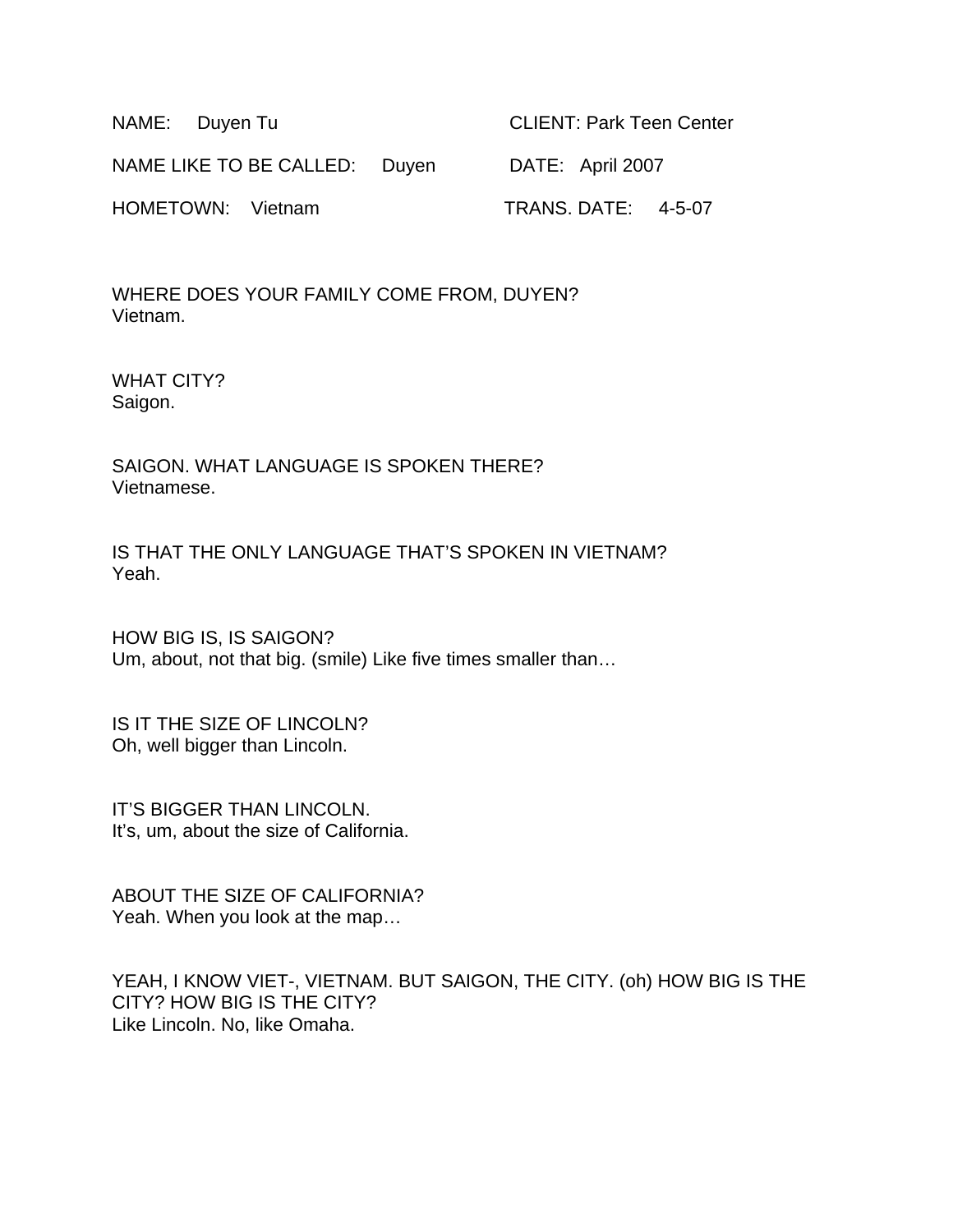IT'S AS BIG AS OMAHA? Um hum. (yes)

IS IT SPREAD OUT LIKE OMAHA? OR IS IT VERY CLOSE? (pause) Very close.

HOW MUCH OF YOUR FAMILY LIVED IN SAIGON? My dad's side only. Well I have like five aunts. One uncle. That's it.

DID YOU HAVE FAMILY THAT DIDN'T LIVE CLOSE TO YOU? Yeah.

WHO?

They live in Finland, Norway, Australia…

YOU HAVE FAMILY ALL OVER THE PLACE. Yeah.

WHY DO THEY LIVE SO, SO MANY DIFFERENT PLACES? Because like, you know, like there was a war in Vietnam so they like spread out, they go in boats and they go wherever they can. So, yeah. (smile)

HAVE YOU VISITED THOSE PLACES? Last, like I, I've been to Norway. Uh, that's it.

WHAT WAS YOUR HOUSE LIKE? It was really big.

IT'S REALLY BIG. In Vietnam, yeah, it's really big. Like, uh, (pause) three, like… (STORIES?) No, like… Stories? (LEVELS?) Yeah. Three levels.

SOME, SOMETIMES WE CALL, MOST OF THE TIME WE CALL THEM STORIES. THREE STORIES. Oh, I see.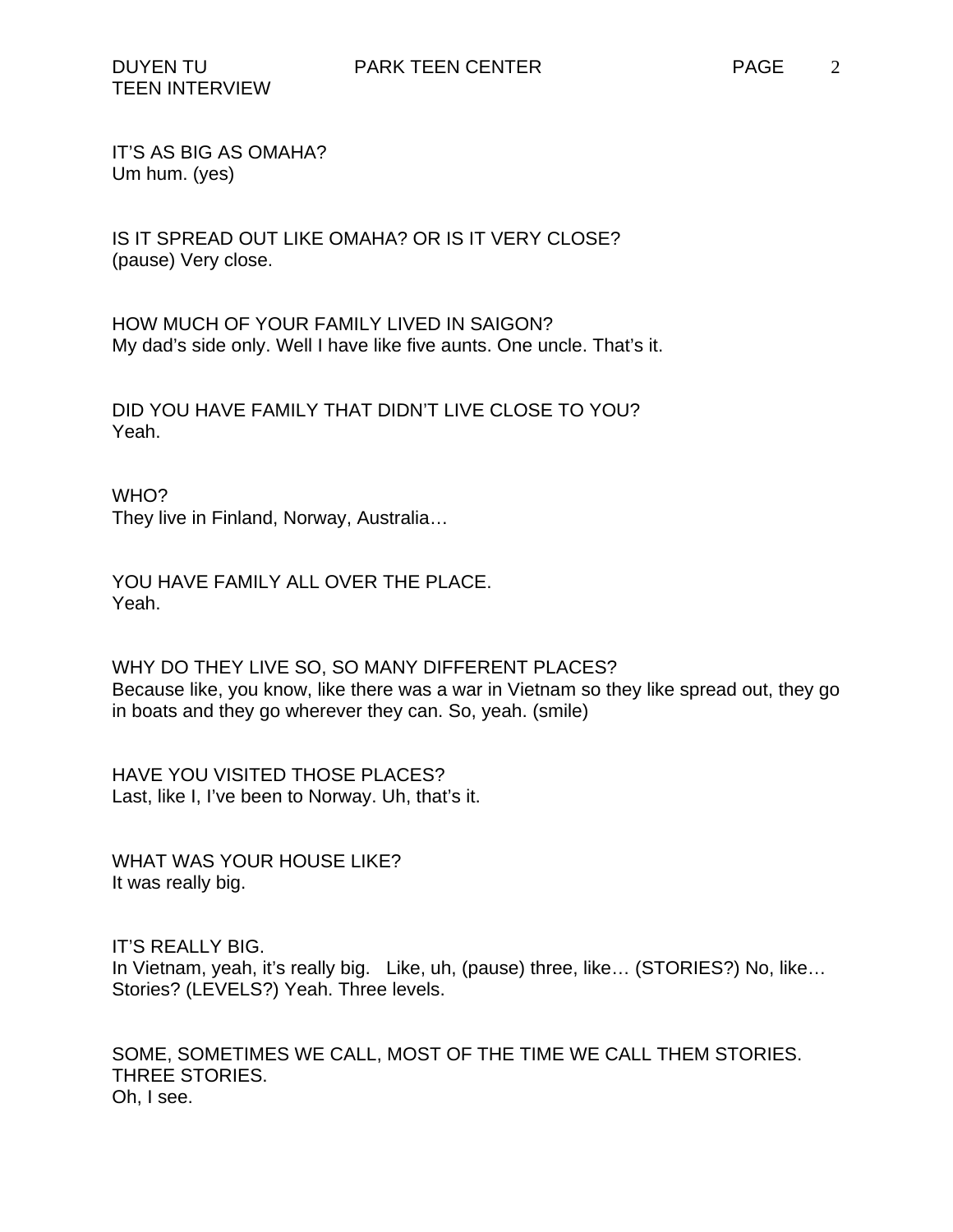DID YOU, WERE NEIGHBORS CLOSE TO YOU? Yeah, like right next, like the two house stick together. Like…

THEY CONNECT OR… Yeah, connect.

THEY CONNECT. Yeah.

DO ALL THE HOUSES CONNECT? Um hum. (yes) Yeah, they connect, like this.

ARE THEY LIKE HERE? No.

WHAT'S DIFFERENT?

Um, (pause) the street is smaller. And (pause) we don't drive cars. We drive motorcycles. Like everybody drive motorcycles.

### EVERYBODY DRIVES MOTORCYCLES.

Yeah. Unless you really, really, really, really rich and you get a car. But then it's kinda hard to drive. Because the street is small and motorcycle is like everywhere and the car is just like little in there so it's kinda hard to drive.

WHAT ARE OTHER WAYS TO GET AROUND THE TOWN? Walk.

DO YOU HAVE PUBLIC TRANSPIRATION? Like?

LIKE A BUS, LIKE WE HAVE BIG BUSSES THAT EVERYBODY GETS ON AND RIDES? I guess.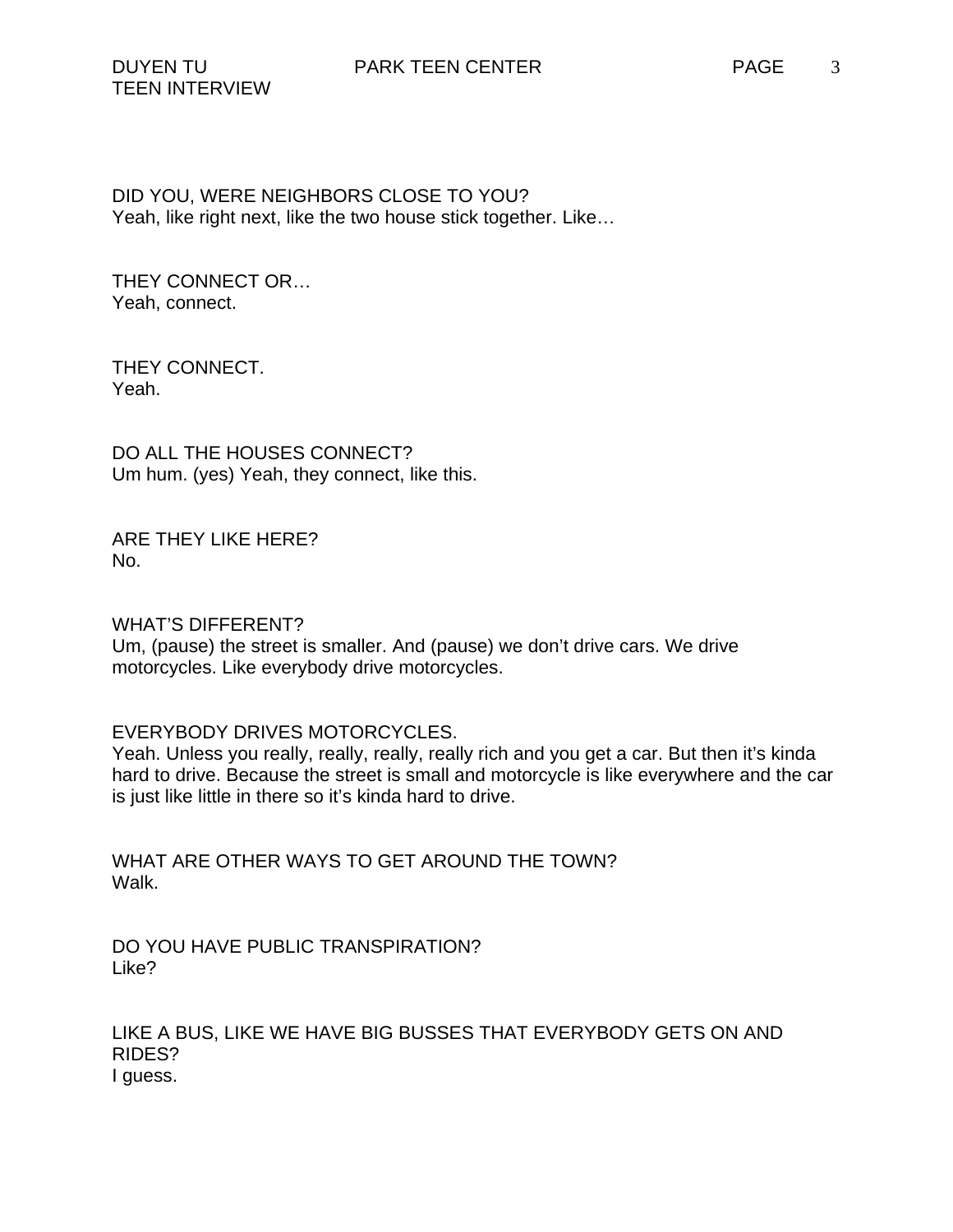TEEN INTERVIEW

DO YOU HAVE THOSE? Not a lot, but yeah. Cause, you know, the street is small.

DO YOU HAVE TRAINS? Yeah. Boat a lot.

LOTS OF BOATS. Um hum. (yes)

SO WHAT FAMILY LIVED WITH YOU IN YOUR HOUSE? Only my family.

YOUR MOM AND DAD? My sister and my grandma.

YOUR SISTER AND YOUR GRANDMA. Um hum. (yes)

WHAT WAS IT LIKE HAVING YOUR GRANDMA LIVE WITH YOU? It was fun. She give me money all the time. (SMILE) But then she died.

SHE DIED? Yeah. After we come here, like about one month then she die.

OH, THAT'S TOO BAD. Before we leave she was really sick. So….

SHE CAME HERE WITH YOU? No.

NO, SHE STAYED THERE. SHE STAYED. (PAUSE) WHEN YOUR PARENTS TALK ABOUT VIETNAM, ARE THEIR STORIES, ARE THE THINGS THAT THEY TELL YOU MAIN POSITIVE OR NEGATIVE STORIES? Both.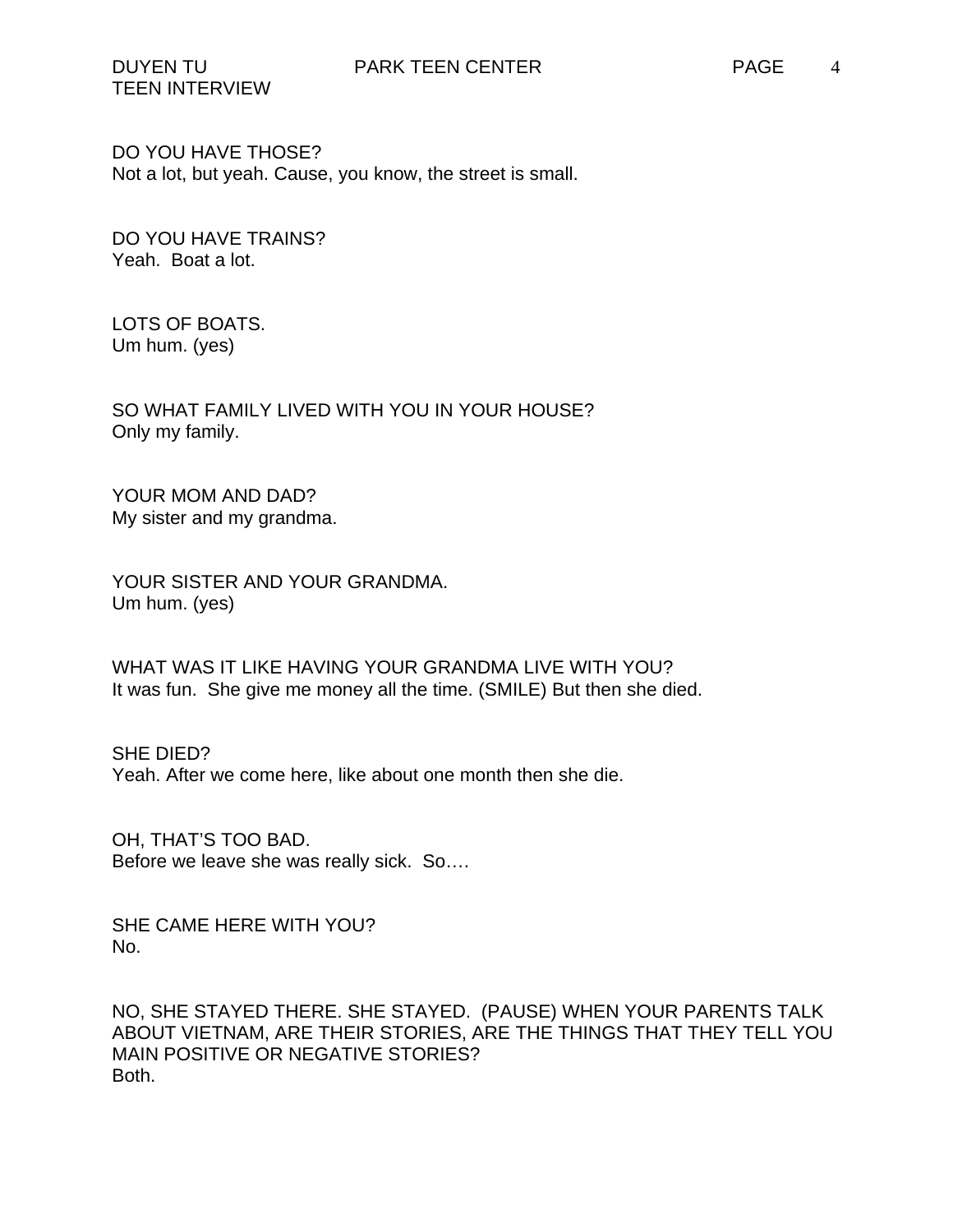## BOTH?

Because the place that I lived, like really like New York. A lota people and then they smoke and then they use drugs. And then it's like everywhere. And then you can see the little thingy that you, like shot yourself. (NEEDLES?) Yeah, it's like everywhere.

THAT'S NOT GOOD. (yeah) WHAT ARE SOME GOOD STORIES THEY TELL? WHAT ARE SOME POSITIVE THINGS THEY SAY ABOUT VIETNAM? Na-, uh, it's fun there and… I don't know. (smile) Just it's fun there. Go, I can go with my friends like everywhere I want. Um, yeah. It's like really hot there so not like over here.

HOW IS IT DIFFERENT? (laugh) I don't know.

IS OVER HERE REALLY COLD? But then I get used to the weather, so if I go back to Vietnam, I'm gonna pass out. (smile)

CAUSE IT'S REALLY HOT. (yeah) WHEN, WHEN PEOPLE ASK YOU ABOUT VIETNAM, WHAT DO YOU TELL THEM? They never do.

NOBODY HAS EVER ASKED YOU ABOUT VIETNAM? No.

WHAT ARE SOME THINGS YOU REMEMBER ABOUT VIETNAM? Uh, it's fun. (smile)

WHAT ARE FUN THINGS THAT YOU DID? Like go to the mall. Then steal (laugh) stuff.

STEAL STUFF?

With friends. Well we were young. (smile) (laugh) And then we go to the movies, and then go to like concert and then go to like I can go everywhere I want. It was fun. And then the food was really good.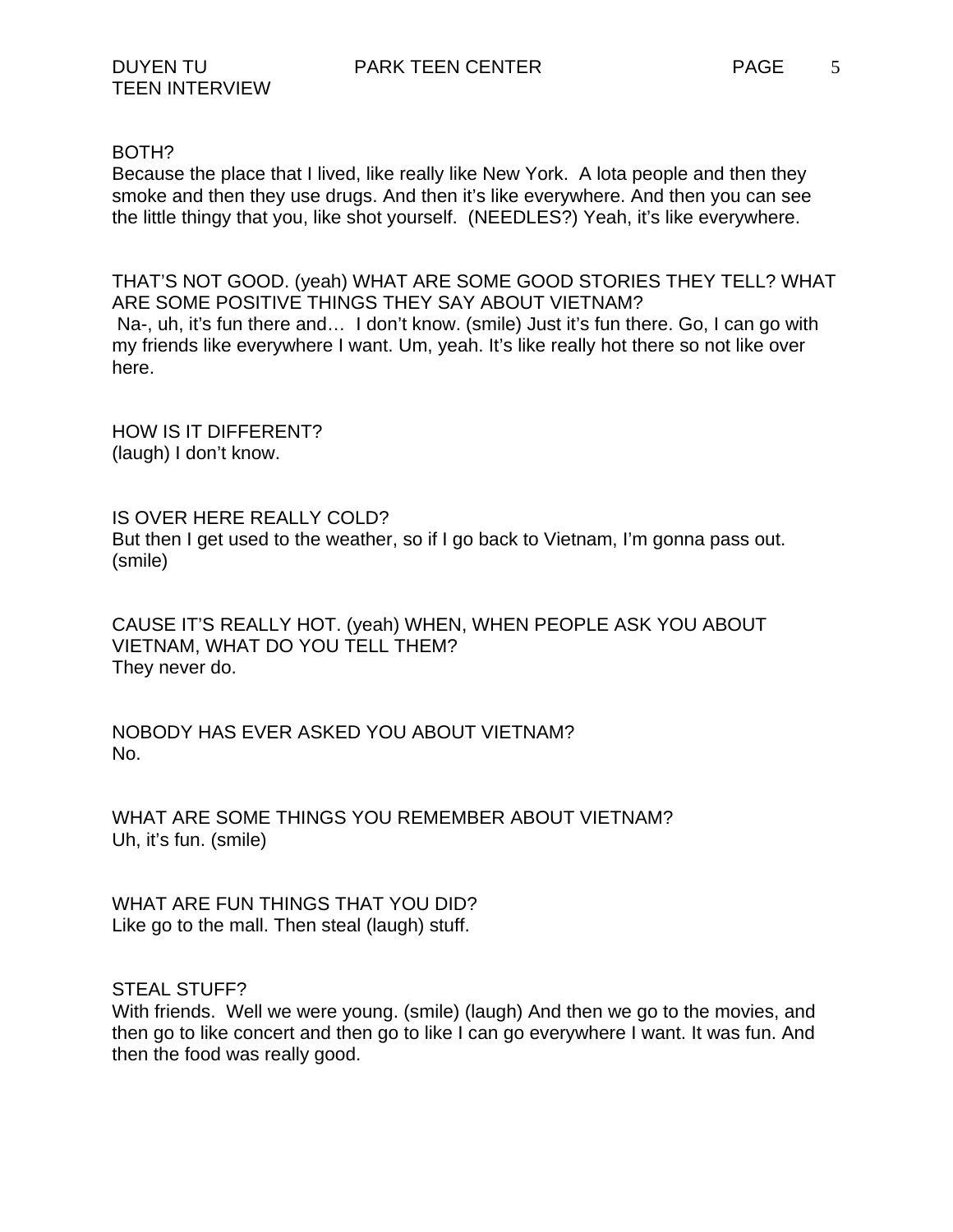WHAT DID YOUR, WHY DO YOUR PARENTS SAY THAT YOU MOVED HERE? (Hum?) TO AMERICA. WHY DO YOUR PARENTS SAY THAT YOU MOVED HERE? YOUR MOM AND YOUR DAD.

Because they want me, they want me to have a better future or something like that. Cause like, uh, they say that if you graduate over here and then you will get a lot of money and then if you graduate from Vietnam you, you not gonna get a lot of money, and you will still be poor and stuff. So we have to move here.

SO THEY MOVED HERE BECAUSE OF BETTER OPPORTUNITIES FOR YOU? Yeah.

WHAT DO YOU REMEMBER ABOUT PREPARING TO COME HERE? (pause) Um, (pause)…

WERE YOU EXCITED? WERE YOU SAD? No. Not excited, not sad. (smile) Just OK.

YOU WERE JUST OK ABOUT IT.

Yeah, but then she go around, she go, take me to buy clothes and stuff a lot, like before I come here. So then we can bring over here. So it was fun. (smile)

WHAT DID YOU KNOW ABOUT AMERICA BEFORE YOU CAME? Nothing.

NOTHING? YOU DIDN'T HEAR ANYTHING ABOUT AMERICA? No. Cause I don't really care. (smile) (UM…) I, I don't even know who the President is. (laugh) (SMILE)

DID YOU KNOW WHAT LANGUAGE WE SPEAK? English. I've been learning like in Vietnam for like three years. But all I can say is "hello". (smile) I don't care, it's just messing around with friends.

WHAT GRADE DID YOU START LEARNING ENGLISH? Two, three.

THIRD GRADE? SECOND, THIRD GRADE? Um hum. (yes)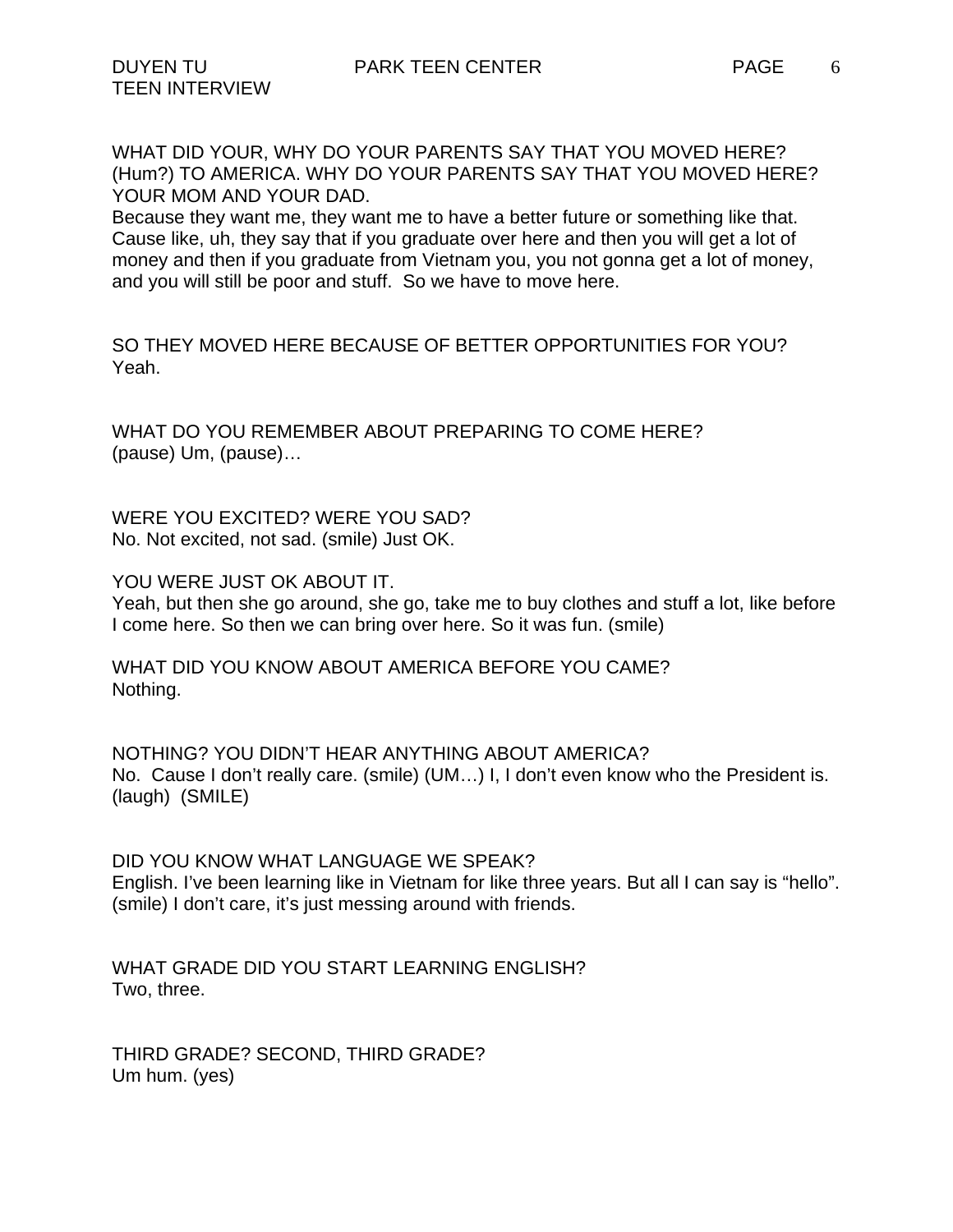BUT YOU DIDN'T KNOW ANYTHING, NO, NOBODY TOLD YOU ANYTHING ABOUT AMERICA? DID YOUR MOM OR DAD TELL YOU ANYTHING ABOUT AMERICA? They did, but I don't really (smile) remember. Cause I didn't listen then. (SMILE) So… Yeah.

WHAT WAS YOUR SCHOOL LIKE IN VIETNAM?

It's really big. They have a big playground. They made, they sell food. And then (pause) and then we just do whatever we want. It's fun. And the classroom is really big. It's like four times bigger than this room. And we have like more..

AND THIS IS LIKE 15 BY, BY 20. And then we have more than 60 students in one class.

IN ONE CLASS YOU HAVE MORE THAN 60 STUDENTS? Yeah.

HOW MANY TEACHERS? For fifth grade, two.

IN ONE CLASSROOM, YOU HAVE TWO TEACHERS IN THAT CLASSROOM? One is the main teacher and one is, um, like (pause) like, like a student teacher. (UM HUM) But like she care for us all like eating and sleeping. We sleep even. (smile)

YOU, YOU SLEEP IN SCHOOL? Yeah, we go from school like from 7 to 5 and we sleep from 12 to 2 or 2. We sleep like, yeah, we sleep with boys next to us. Which is sweet. (laugh)

SO IN SCHOOL YOU START YOU DAY AT 7:00. (um hum) AND THEN AROUND NOON YOU TAKE A NAP. (um hum) 12:00 YOU TAKE A NAP. YOU GET BACK UP AROUND 1:00 (um hum) AND THEN YOU HAVE CLASS UNTIL 5:00? Yeah.

THAT'S A LONG SCHOOL DAY. And we have to wear uniform.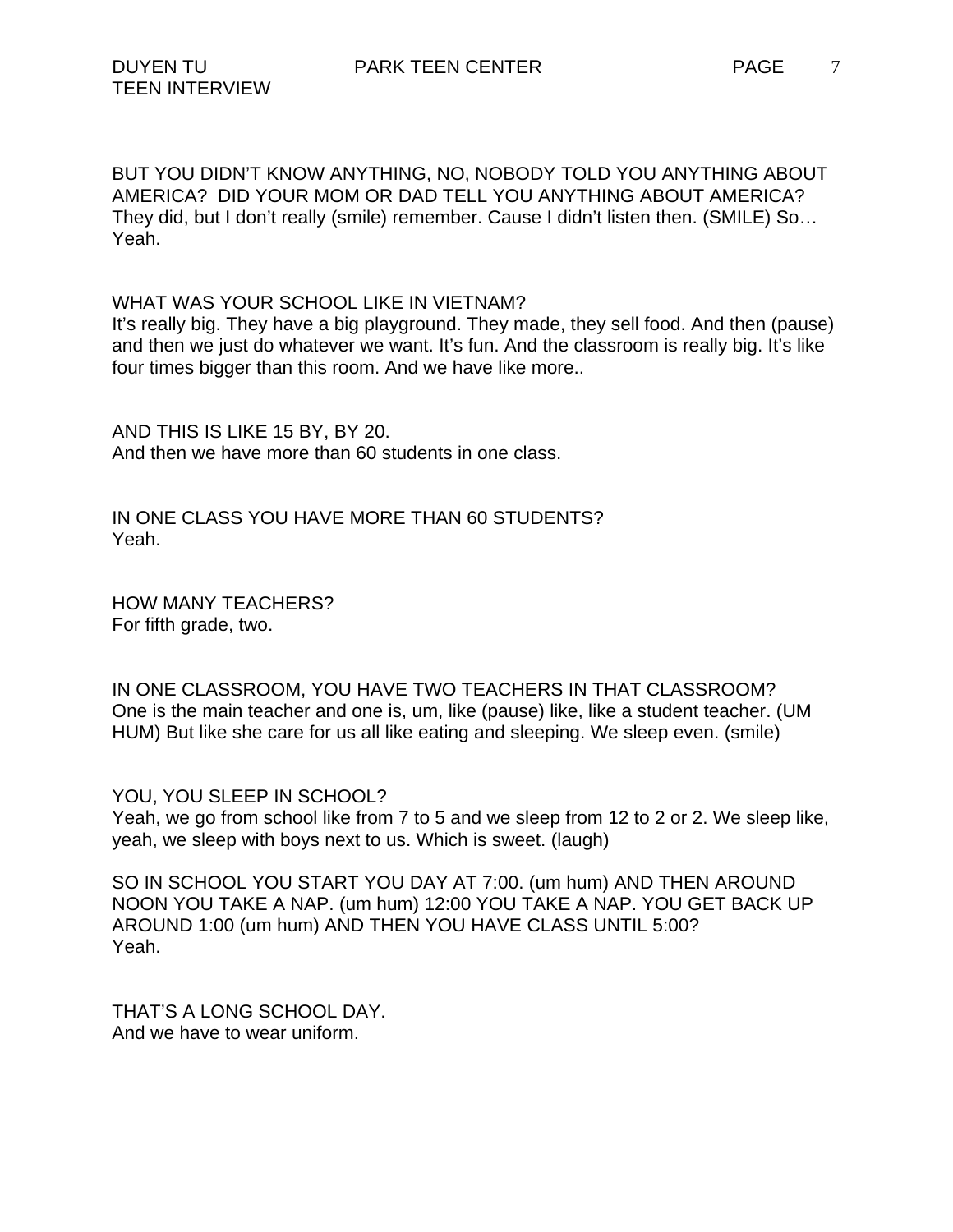### UNIFORMS TOO?

Yeah. Girls with skirt and white shirt. Guys wear pants and white shirt.

WAS IT A PRIVATE SCHOOL OR PUBLIC SCHOOL? Public school.

IT WAS PUBLIC SCHOOL. EVERYBODY COULD GO. Yeah, the, like everybody had to wear uniform. Even high school. Besides college.

COLLEGE YOU DON'T HAVE TO WEAR A UNIFORM. Hum um. (no)

HOW OFTEN DID YOU GO TO SCHOOL? HOW MANY DAYS A WEEK? Just like America.

### FIVE DAYS?

Yeah. It used to be like from, um, Monday, Tuesday, Wednesday, then Thursday off, Friday, Saturday and then Sunday off. But then they change it.

SO NOW IT'S MONDAY THROUGH FRIDAY. And then Saturday and Sunday off.

SUNDAY OFF. WHAT WERE YOUR TEACHERS LIKE? Really mean.

#### MEAN?

Yeah, they hit us. And then they call us the B- word.

### REALLY?

Yeah, because I didn't listen to him, I was talking with my friend, and he would say "you…." (pause) (B- WORD) yeah.

YEAH. AND THEN THEY HIT YOU? Yeah.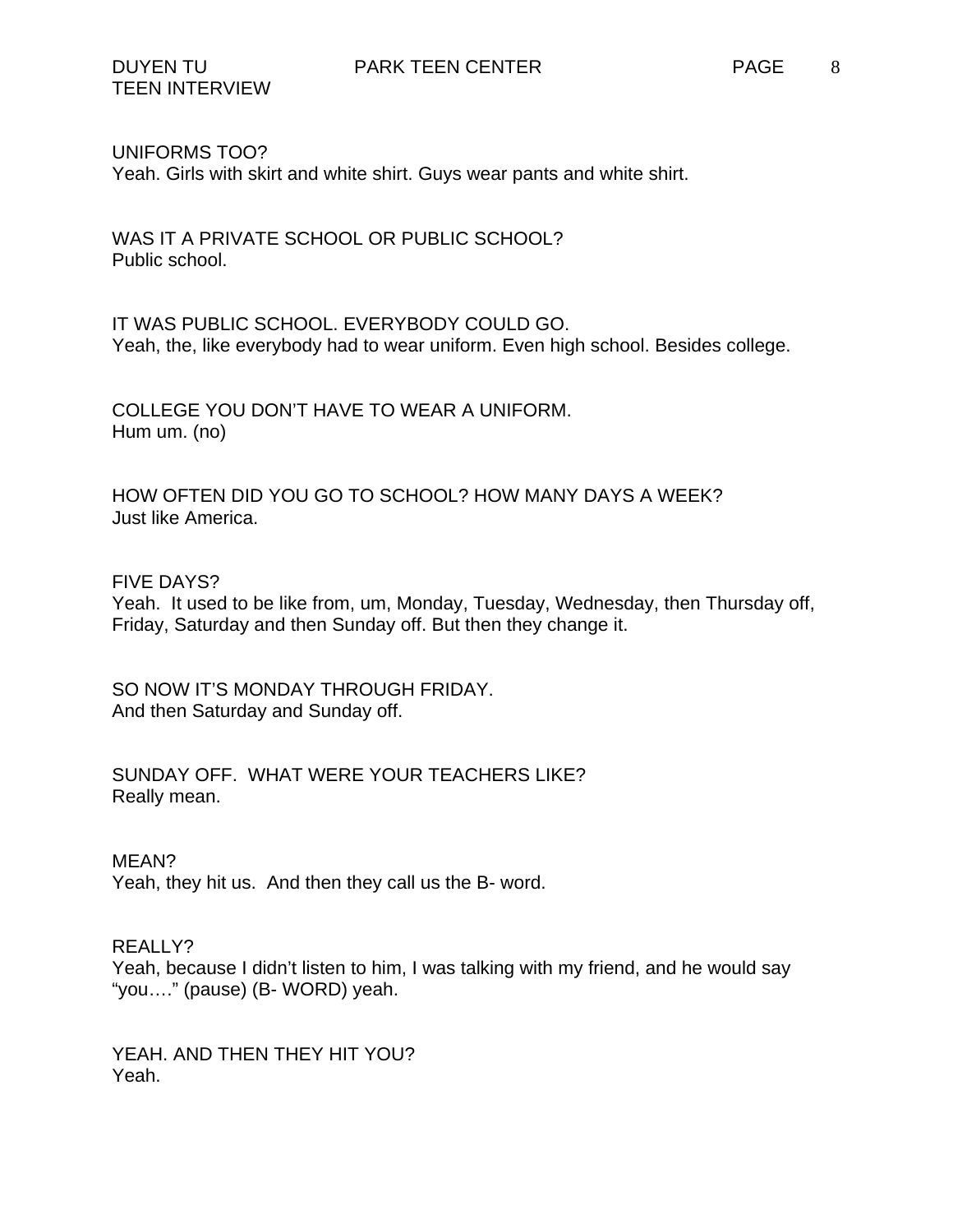WITH, UH… They use the ruler or…

WITH THE RULER? Yeah.

ON YOUR HAND? They hit you everywhere. (laugh) Even your back. Yeah.

DOES IT WORK? No.

DO, DO YOU STOP TALKING AFTER THAT? I don't really care.

WHAT OTHER WAYS DID THEY DISCIPLINE? Like… discipline.

DID YOU HAVE, DID THEY SUSPEND YOU FROM SCHOOL? No.

DID YOU HAVE A PRINCIPLES OFFICE THAT YOU WOULD GO TO IF YOU GOT IN REALLY BIG TROUBLE? No.

DID THE TEACHERS CALL YOUR PARENTS WHEN YOU WERE REALLY BAD? No.

THEY JUST HIT YOU. Yeah. (smile)

WHEN YOU WERE BAD THEY JUST HIT YOU. Yeah.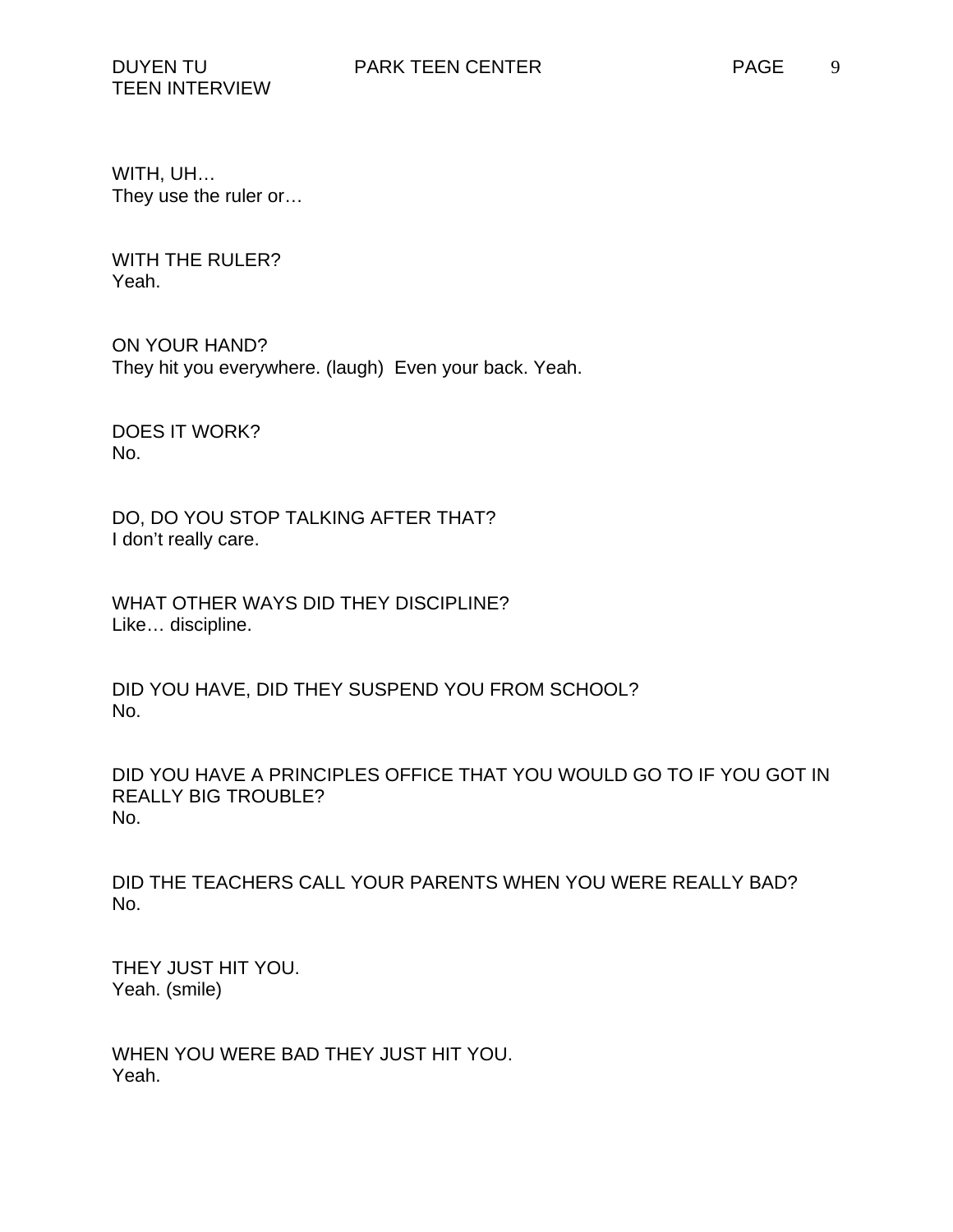# HUH. WHAT ABOUT IF YOU WERE LATE? Nah, nothing happened. (NOTHING HAPPENED) (inaud)

### HOW FAR AWAY WAS YOUR SCHOOL?

Really close. Like two, three minutes. Yeah, cause like I used to play sport for school so me and my friend just walked to school like early in the morning and walk home. Um, it's like four minutes away.

## THAT'S NOT BAD. WHAT SPORTS WOULD YOU PLAY?

Uh, it's I, I don't know what its called here, cause I don't think they play over here. (OH) It's a ball and then you throw it in like a big goal like a soccer goal. You throw it in. Yeah, and then our school won third place. Yeah.

THEY DON'T HAVE THAT SPORT OVER HERE? (pause) WHAT OTHER SPORTS DID YOU HAVE OVER THERE THAT ARE THE SAME AS HERE? Badminton.

### BADMINTON.

And then, uh, shuttlecocks. They have the, um, like we play in PE, uh, today, like a little birdie and then we kick it.

### YOU KICK A LITTLE BIRDIE.

(laugh) Well it's called shuttlecocks or whatever. I don't know. You have to ask Mrs. Black.

OH, I HAVE TO ASK MRS. BLACK. I DON'T THINK I'VE EVER HEARD OF THAT SPORT. You're bad. (smile)

MAYBE SO. (SMILE) MAYBE I'M JUST OUT OF THE LOOP. WHAT, UH, WHAT CLASSES DID YOU HAVE IN SCHOOL?

The whole day we had to have like art and then learn English, math, health, social studies, science, (pause) computer. Yeah.

# SO A LOT OF THE SAME CLASSES.

Yeah, and we have to stay in the same class. Every period we stay in the same class. We just changing the teachers. That's it.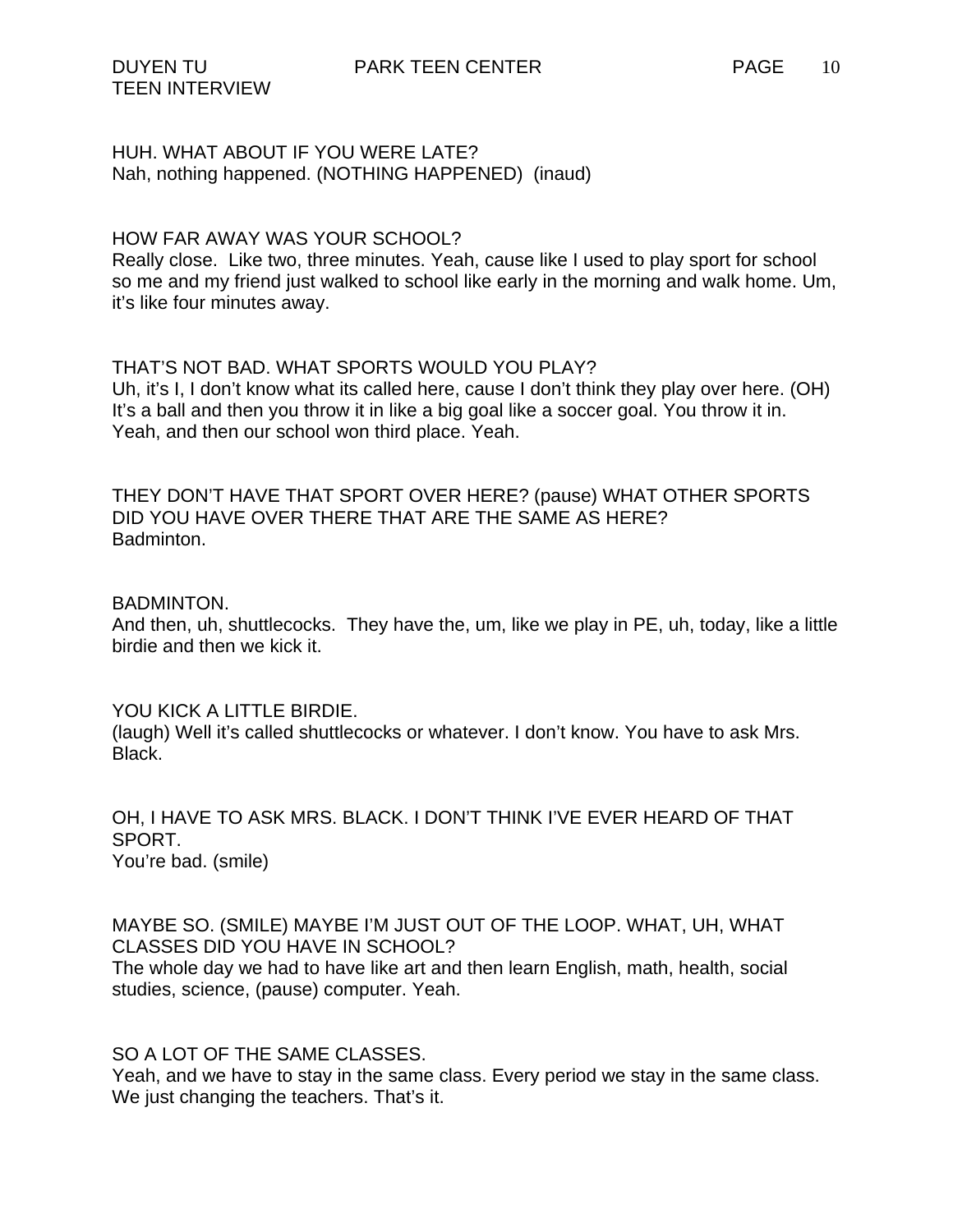Yeah. And when we take tests, it's really fun, because it, um, took the teacher like a long time to get prepared for like tests, but like you have the whole day, you have to take tests like for every subject. So we was running around the hallway and then we was messing around, fighting and stuff. And then when the teacher come up, we ran to classrooms, sit down. (smile) It, it, it's fun.

WHAT WAS THE ATTITUDE LIKE IN THE CLASSROOM COMPARED TO AMERICA? WERE THE KIDS BETTER BEHAVED? WORSE BEHAVED? OR ABOUT THE SAME? About the same.

ABOUT THE SAME. THEY TALKED JUST AS MUCH. (um hum) THEY'D GET IN ABOUT JUST AS MUCH TROUBLE. (yeah) WHAT WAS YOUR FAVORITE SUBJECT? Nothing. (smile)

YOU DON'T LIKE ANY OF EM? No, not really.

WHICH ONE DID YOU NOT LIKE THE MOST? Nothing.

YOU DIDN'T LIKE ANY OF EM. Um um. (no) (smile)

HOW WOULD YOU SAY IT'S DIFFERENT THAN AMERICAN SCHOOLS? OK, like over here we like we're, I don't know how to say it, but this over here is better than back here.

# IT'S BETTER?

Yeah. That's the thing. Every year we have to buy new books and then the stuff that we learn, we have to buy it. We, um, the, and, but over here they like have everything for us. We just need to… Yeah.

IS THERE ANYTHING ELSE THAT'S DIFFERENT? No. (laugh) No. (laugh)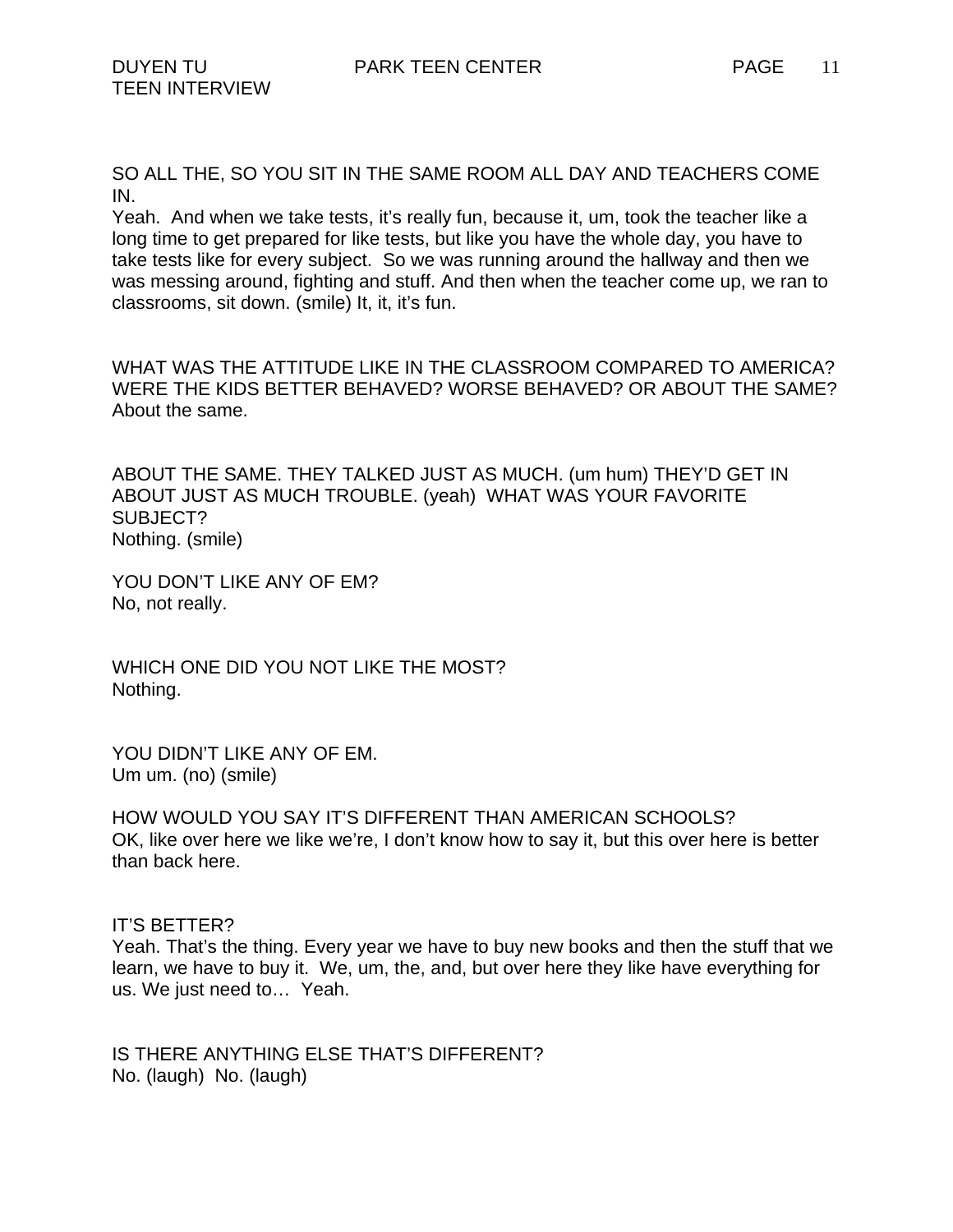WHEN YOU FIRST CAME HERE, HOW DID YOU FEEL OTHERS TREATED YOU? Um, (pause) I don't know. (pause) OK, I guess. They were really nice. Besides my cousin. I hate them. They're mean to me.

### YOUR COUSINS?

Yeah. They like, they don't like me and my, my family or some, for some reason. It just..

HOW DID YOU GUYS DECIDE ON LINCOLN, NEBRASKA? Because my uncle lived here. That's why I have to go here. But then I wanta move to California or Texas, but then my mom said "no".

WHY DO YOU WANTA MOVE TO THOSE STATES? Because they have more Vietnamese people and more cute boys. (laugh) I'm just kidding. (laugh)

HAVE YOU LIVED IN ANY OTHER CITIES? (nope) IN THE UNITED STATES? (um um) LINCOLN HAS BEEN IT. IS THERE A BIG VIETNAMESE POPULATION IN LINCOLN? No, not really.

IT'S SMALL. SO MOST OF THE AMERICAN KIDS WERE NICE TO YOU, BUT YOUR COUSINS WEREN'T? Um hum. (yes) She just mean to me for some reason. I hate her. She's racist. God.

CAUSE SHE'S VIETNAMESE? She, she racist to Fav(?). (laugh) I'm just kidding. (laugh)

TO WHAT? (laugh) Nothing. Well, FAV, fresh off the boats.

FRESH OFF THE BOATS…. Yeah.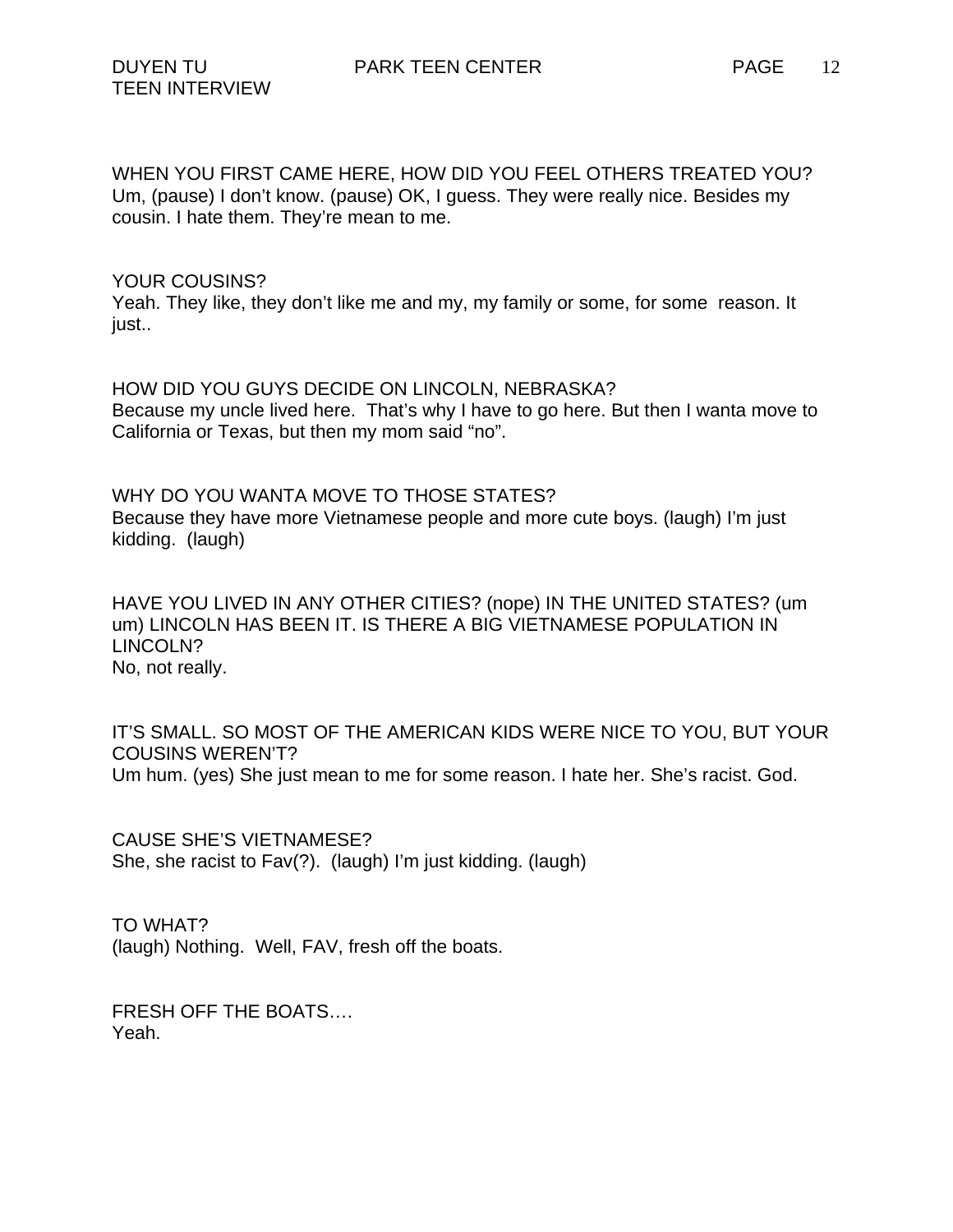DID YOU TAKE A BOAT TO COME HERE? No. A plane.

A PLANE… Fap. (laugh)

## FRESH OFF THE PLANE.

Um hum. (yes) (FAP) But then, you know, like if the other people said fap to like… This guy, he just come here like, um, the same time we did, and then now like people call him Fap, he get really mad, he beat them up. (smile)

## SO FAP IS NOT A GOOD TERM.

Um um. (no) Not from the other, from the people born here said to you. The people that just come here, no.

WAS YOUR COUSIN BORN HERE? Um hum. (yes) (OH) Yeah, I seen that happen a lot in Lincoln High.

IS THAT PEOPLE WHO ARE BORN HERE ARE MEAN TO THOSE WHO WEREN'T BORN HERE.

Yeah. Sometimes they're not really. Some people just…

YEAH. HUH. UH, WHEN YOU FIRST MOVED HERE, WHAT WERE SOME THINGS THAT YOU HAD TO DO DIFFERENTLY? WHAT WERE THINGS YOU CHANGED? I can't go outside.

### YOU CAN'T GO OUTSIDE. WHY NOT?

Plus I don't have much friend. My friend live like really far away. So if I wanta go somewhere, my mom said no. She scared I'm gonna get kidnapped or something. And then I don't know, it's just boring cause all I do is stay home. But then I get internet so (smile) every time I do. (laugh) So it's better.

# DID YOU HAVE TO CHANGE YOUR CLOTHING AT ALL?

Um hum. (yes) Like in Vietnam we can wear sleeping clothes, like go everywhere we want. Then over here have, we go outside have to wear jeans and stuff, cause scared people gonna laugh at us, at, at us, you know. So….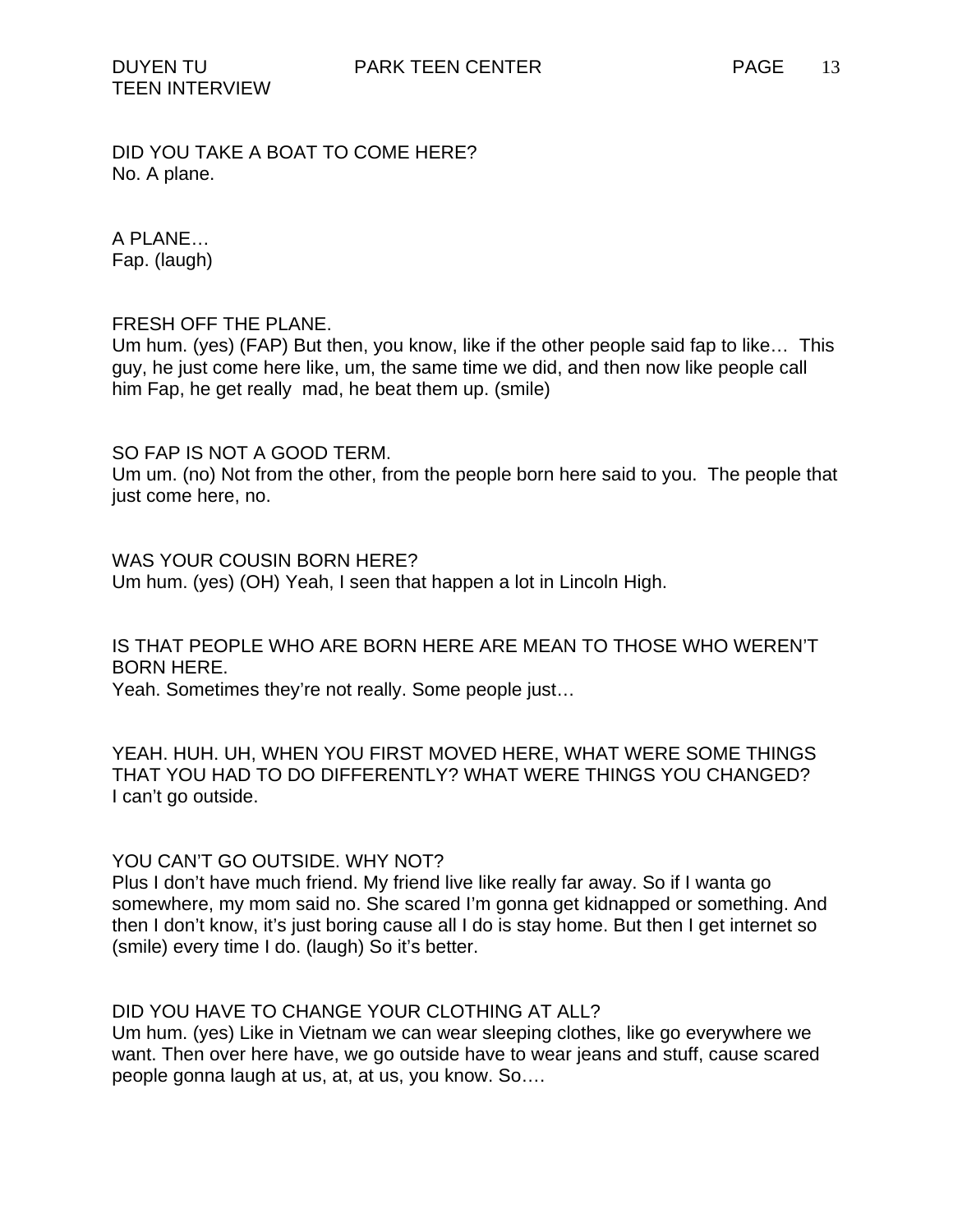IN VIETNAM YOU WOULD WEAR CLOTHES THAT YOU WOULD SLEEP IN? IS THAT WHAT YOU SAID?

Yeah. Normal clothes. Just those clothes that you sleep in. Then in the morning, wake up, brush your teeth, then you can go outside, go to the mall wear the same clothes. Doesn't matter. (smile) (HUH) It's fun.

## THAT IS DIFFERENT

You don't have to change. Cause I'm lazy. You have to (inaud) those jean, and I don't know what to wear.

DID YOU HAVE TO CHANGE THE TYPE OF MUSIC YOU LISTEN TO? No. I just go on internet, search for music, and… But then in Vietnam, I don't like English music for some reason. (smile) But then now I do. I listen to it a lot.

NOW YOU DO. Um hum.

WHAT, WHAT ARE SOME ARTISTS YOU LIKE? Chris (inaud).

CHRIS (INAUD).

Omarian(?). Uh, (Pause) (laugh) (pause) Little Craze. He's a Vietnamese rapper, and he rap English. He's really good. Yep.

WHAT ABOUT, UH, YOUR BEHAVIOR? DID THAT CHANGE AT ALL? No.

IT STAYED THE SAME. (um hum) WHAT FAMILY TRADITIONS DO YOU GUYS STILL PRACTICE HERE, THAT YOU PRACTICED OVER IN VIETNAM? (pause) Um, Chinese New Year. Like every Christmas, Chinese New Year and then the moon, moon festival. We have like a family reunion, then get together and eat and stuff. Like Chinese New Year coming up, and then have family reunion, like on February 18<sup>th</sup>. And that's where I'm gonna get money.

THAT'S IN LIKE 10 DAYS. Yeah, that's when I'm gonna get money and go shopping.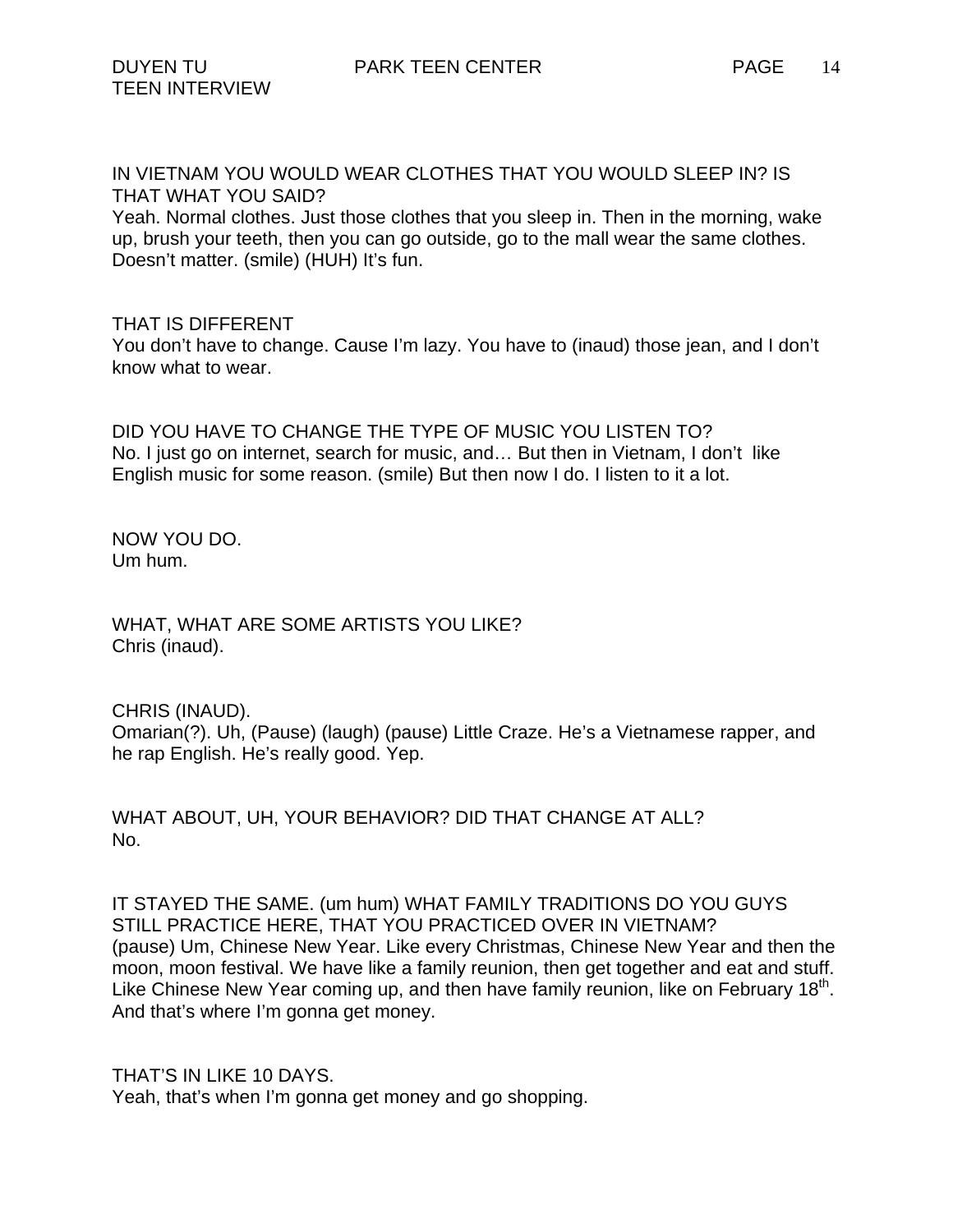MONEY?

Yeah, cause like every new year the adults have to, um, give the little kids money. Yeah.

THAT SOUNDS LIKE A NICE HOLIDAY. Um hum. (yes) That's what I've been waiting for. (smile)

I DIDN'T HAVE THAT HOLIDAY WHEN I GREW UP. WE SHOULD HAVE. (yep) I LIKE MONEY. I like it more than you do. (SMILE)

I DON'T KNOW. SINCE YOU'VE BEEN HERE, HAVE YOU STARTED ANY NEW TRADITIONS THAT ARE AMERICAN?

Yeah. Like Christmas. Cause in Vietnam we don't do present and stuff. But when I get here my cousin and my cousin family, she do Christmas. So like we get present and stuff. So, yep.

HOW DID YOU DO CHRISTMAS IN VIETNAM? DID YOU HAVE CHRISTMAS? Yeah, kinda. The mall give out candy and stuff. That's it.

WHAT ABOUT FOURTH OF JULY? No. (laugh) There is no fourth of July in Vietnam.

DO YOU CELEBRATE FOURTH OF JULY NOW? Yeah.

UM, WHAT ABOUT HALLOWEEN? Um hum. (yes)

DID YOU HAVE HALLOWEEN IN VIETNAM? No.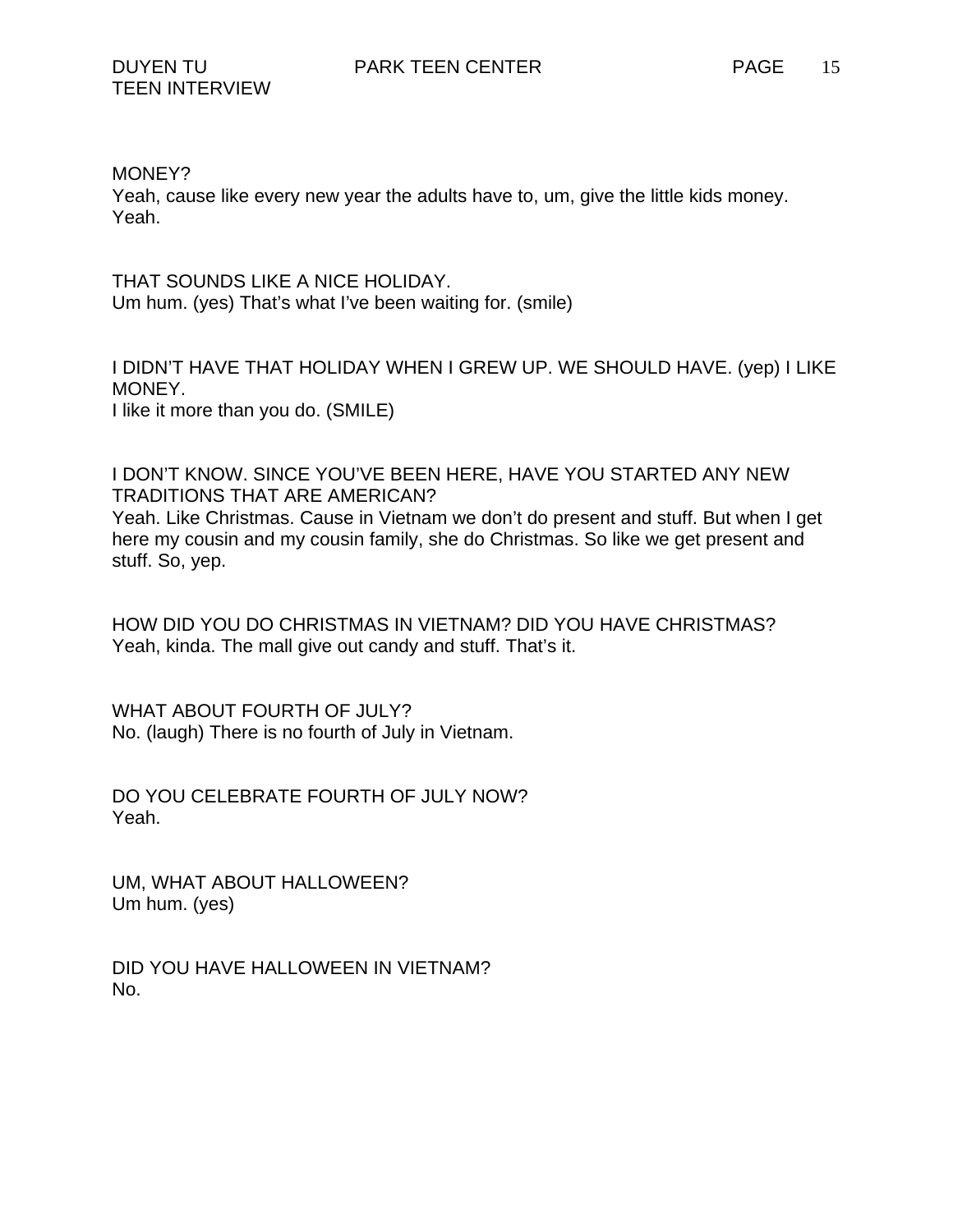NO. BUT YOU CELEBRATE IT NOW.

Well, in Vietnam there is a, a day like Halloween, which we put fruits, candy and stuff outside. And then, and then people just come and they take it. Like we have, like have to come and take it. I did it every year so it's called Ukohom(?).

SAY THAT AGAIN? Ukohom(?). (YOKOHOM?) (laugh) (YOKOHOME) Yeah, it's like you have to take all the candy and fruit really fast before someone else does. (SMILE) (smile) Get as much as you can. (laugh) Yeah.

SO THAT'S KIND OF LIKE HALLOWEEN. Yeah. But…

DO YOU DRESS UP? No.

NO. (laugh) JUST GO AROUND IN NORMAL CLOTHES. (um hum) HUH. WHAT LANGUAGE IS SPOKEN IN YOUR HOME? Vietnamese.

HAVE YOU EVER HAD TO TRANSLATE FOR YOUR PARENTS OR FOR COUSINS OR FOR YOUNGER SIBLINGS? Uh, yeah.

YOU HAD TO TRANSLATE BEFORE? Um hum.

HOW DO YOU LIKE THAT? No, it's annoying.

YOU DON'T LIKE IT.

No. They keep on asking and if some, if I, if I don't understand something, they call me stupid. It's like "why go to school for?" It's so lame.

WHO CALLS YOU STUPID?

My mom and dad. (SMILE) They ask me something, I said I, I didn't learn that word yet. They just like "then why you go to school for, stupid?" (SMILE)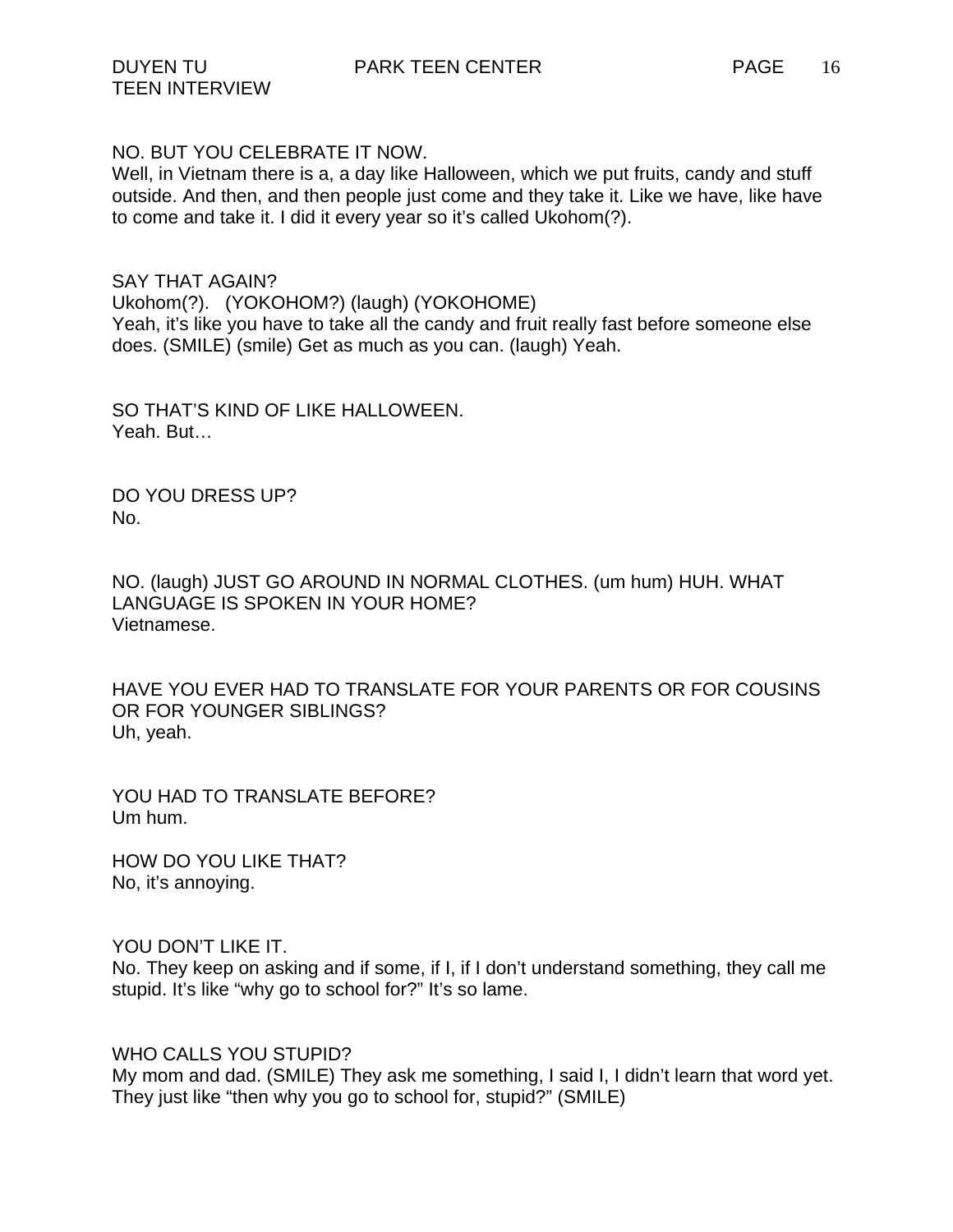WELL THAT'S NOT VERY NICE. It's the same thing happen to every family; Lisa, Linda, it happen to all them.

THEY GO THROUGH THE SAME THING. Yeah.

OH MAN. DOES SOMETIMES IT FEEL LIKE YOU LIVE A DOUBLE LIFE? LIKE AN AMERICAN LIFE AT SCHOOL AND A VIETNAMESE LIFE AT HOME? No. (OH) Um um. (no)

THEY'RE A LOT ALIKE?

Yeah. (pause) Oh, oh, well sometimes cause, yeah, like we eat rice every day. So like after, after school I get home and I eat dinner, I eat rice like every day. Then in school I eat American food, like hot dog, pizza and stuff. So…

SO ON WEEKENDS DO YOU, DO YOU JUST EAT VIETNAMESE FOOD? Um hum. (yes)

SO YOU GUYS DIDN'T CHANGE, CHANGE THAT. (no) DO YOUR PARENTS EAT AMERICAN FOOD? Only Subway. They love Subway.

THEY LOVE SUBWAY. And me too. (smile) We all eat Subway because less calorie, fat and stuff..

YOU DON'T EAT MCDONALDS?

It's a lot of calorie fat. I told them that. They used to eat it, but then after I told them about what happens in the movie Supersize Me. (LAUGH) So they stopped eating it and then they start eating Subway cause it's like non- not that fat. (YEAH) Yeah.

HEALTHIER, IT'S HEALTHIER. Yeah.

IT'S DEFINITELY HEALTHIER. ARE THERE MCDONALDS IN VIETNAM? Um hum. (yes) Um, yeah.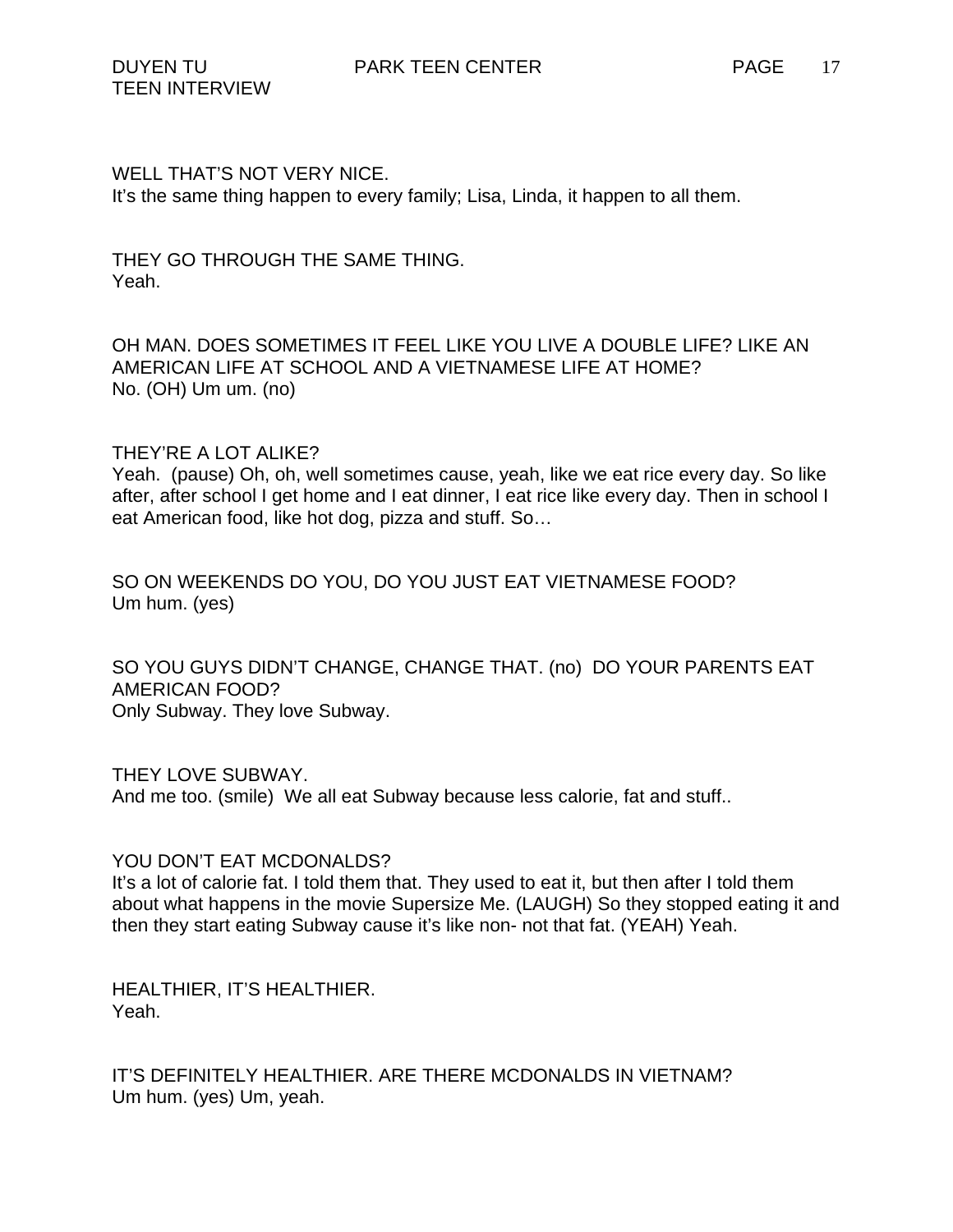WHAT ABOUT BURGER KING? No.

PIZZA HUT? Only, only McDonalds. (ONLY MCDONALDS) Um hum. (yes)

DO YOUR PARENTS SPEAK ENGLISH? A little bit.

DOES THAT AFFECT WHO YOU, WHAT FRIENDS YOU HAVE OVER TO YOUR HOUSE? No.

THEY'RE OK WITH YOU BRINGING ENGLISH SPEAKING FRIENDS OVER TO THE HOUSE? Yeah. (YEAH)

HOW DOES YOUR FAMILY STAY IN TOUCH WITH VIETNAM? They call. And sometimes they chat. And, uh, and now they, um, call on Internet. They using skype. It's talk free. So you can talk wherever you want. From like Vietnam, here or, yeah.

OVER THE COMPUTER? Yeah.

HUH. DO YOU TALK TO FRIENDS FROM VIETNAM? Used to. Not anymore. I don't know why. Just don't feel like talking to them (smile) anymore. There is nothing to talk about.

WOULD THEY ASK YOU QUESTIONS ABOUT AMERICA? Um hum. (yes)

WHAT WOULD YOU TELL THEM ABOUT AMERICA? (pause) (laugh) Uh, I'd say it's fun. (laugh) I guess. I don't know.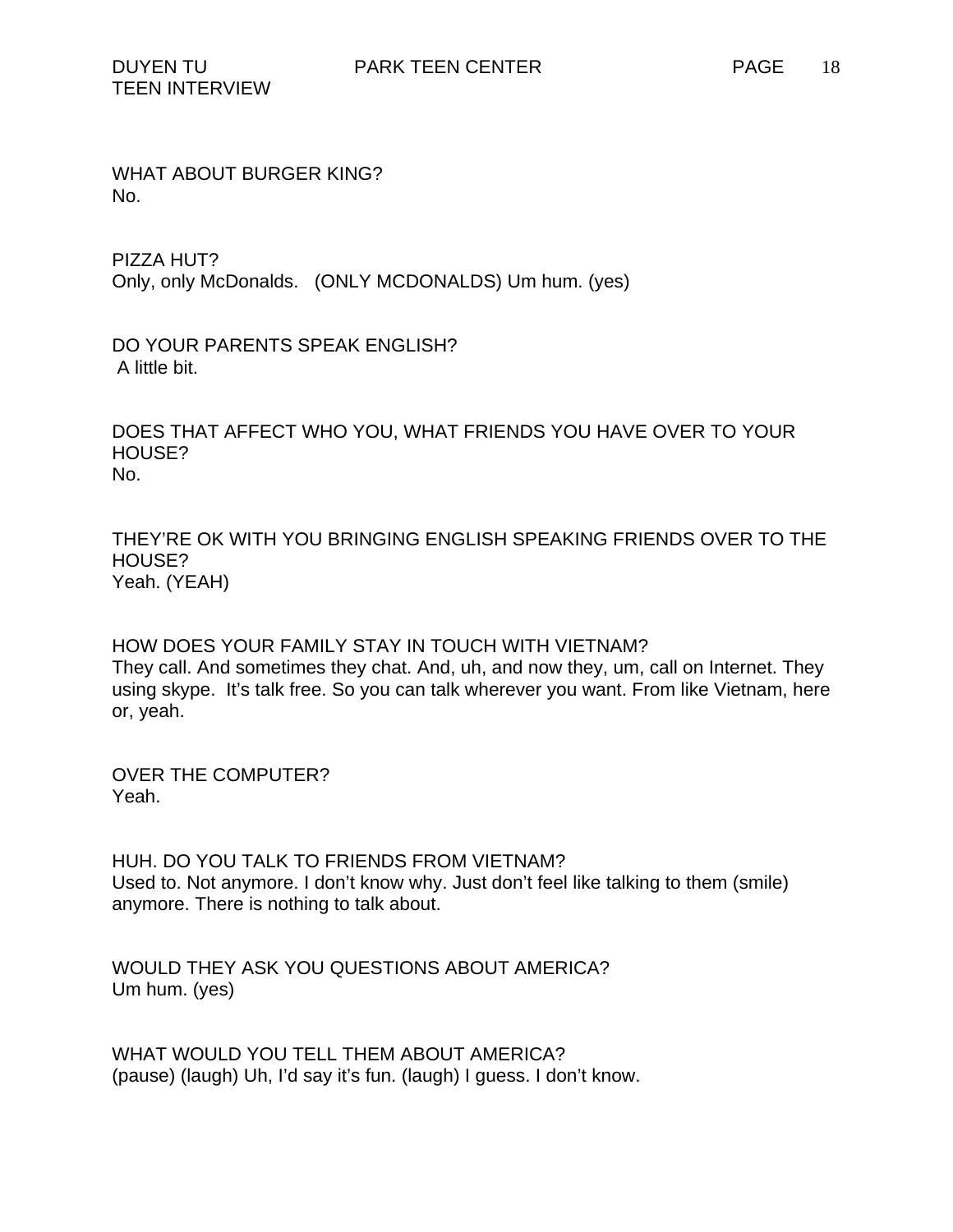WHAT ARE SOME OF THE THINGS THAT THEY WOULD ASK YOU? Like if I missed them and if I have fun over here. And, yeah.

AND YOU WOULD JUST SAY YEAH. Um hum. (yes) (laugh)

IF SOME OF YOUR FRIENDS WERE COMING OVER TO AMERICA, WHAT WOULD YOU TELL THEM TO HELP THEM BECOME MOE AMERICAN? TO ADJUST TO AMERICAN LIFE. Shopping. (smile)

SHOPPING. WHAT ABOUT SHOPPING. You buy new clothes and stuff.

SO YOU TELL EM TO GO SHOPPING. (laugh) YOU TELL EM "YOU GOTTA GO SHOPPING, YOU GOTTA BUY ALL NEW CLOTHES". Uh huh. (yes)

WHAT WOULD YOU TELL EM ABOUT, UH, LEARNING ENGLISH? Like…

HOW WOULD YOU TELL EM TO STUDY ENGLISH? WHAT'S THE BEST WAY TO LEARN ENGLISH? I don't know.

WOULD YOU GIVE EM TIPS? I don't know. (smile) Uh… But almost all my friends, they know English better than me. So… (laugh)

YOUR FRIENDS FROM VIETNAM? Yeah, they know English better than me, so… I don't really… (laugh)

YOU WOULDN'T REALLY GIVE THEM TIPS. (smile) WHAT ABOUT ADJUSTING TO SCHOOL? WHAT WOULD YOU TELL THEM ON HOW TO ADJUST TO SCHOOL? Uh, I don't know. (pause)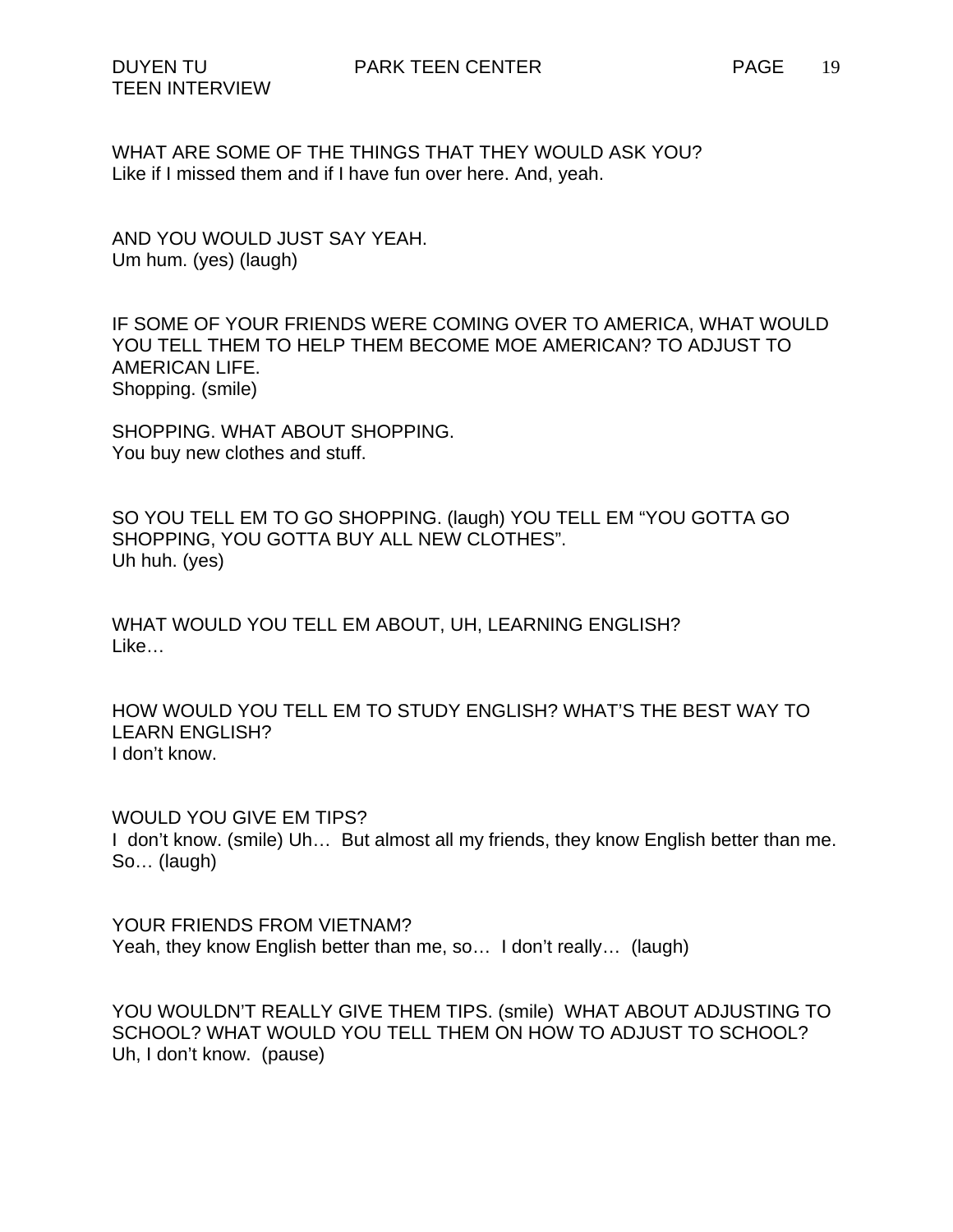DO YOU FEEL LIKE YOU'RE AMERICAN? No.

#### NO? WHY NOT?

In America? An America. (AN AMERICAN) Not sometimes. Not all the time. Cause… (WHY NOT ALL THE TIME?) Cause like there is some Vietnamese that are over here, and like there is a restaurant have all Vietnamese food and stuff.

SO YOU STILL MAINTAIN A (um hum) STILL DO A LOT OF VIETNAMESE THINGS. Yeah.

SO IF YOU COULD LIVE HERE OR VIETNAM, WHERE WOULD YOU WANTA LIVE? Here.

#### HERE?

Yeah. Cause like, um hum, cause it's better over here.

WHAT'S BETTER ABOUT IT? Everything. But then if I live here then I can still go back and visit Vietnam every summer, so it doesn't matter.

WHAT IF YOU LIVE IN VIETNAM. CAN YOU COME HERE AND VISIT EVERY SUMMER? No, I don't want to. (smile)

YOU DON'T WANTA LIVE IN VIETNAM? No. And even if I live in Vietnam then I wouldn't come here every summer cause, it's just weird.

HUH. OK. IS THERE ANYTHING ELSE YOU COULD TELL ME ABOUT VIETNAM, THAT YOU HAVEN'T ALREADY TOLD ME? Um um. (no) It's fun.

IT'S FUN.

And the clothes are so cheap and then you know those hats that they wear over here like about \$30 something, Vietnam it's like only \$1.